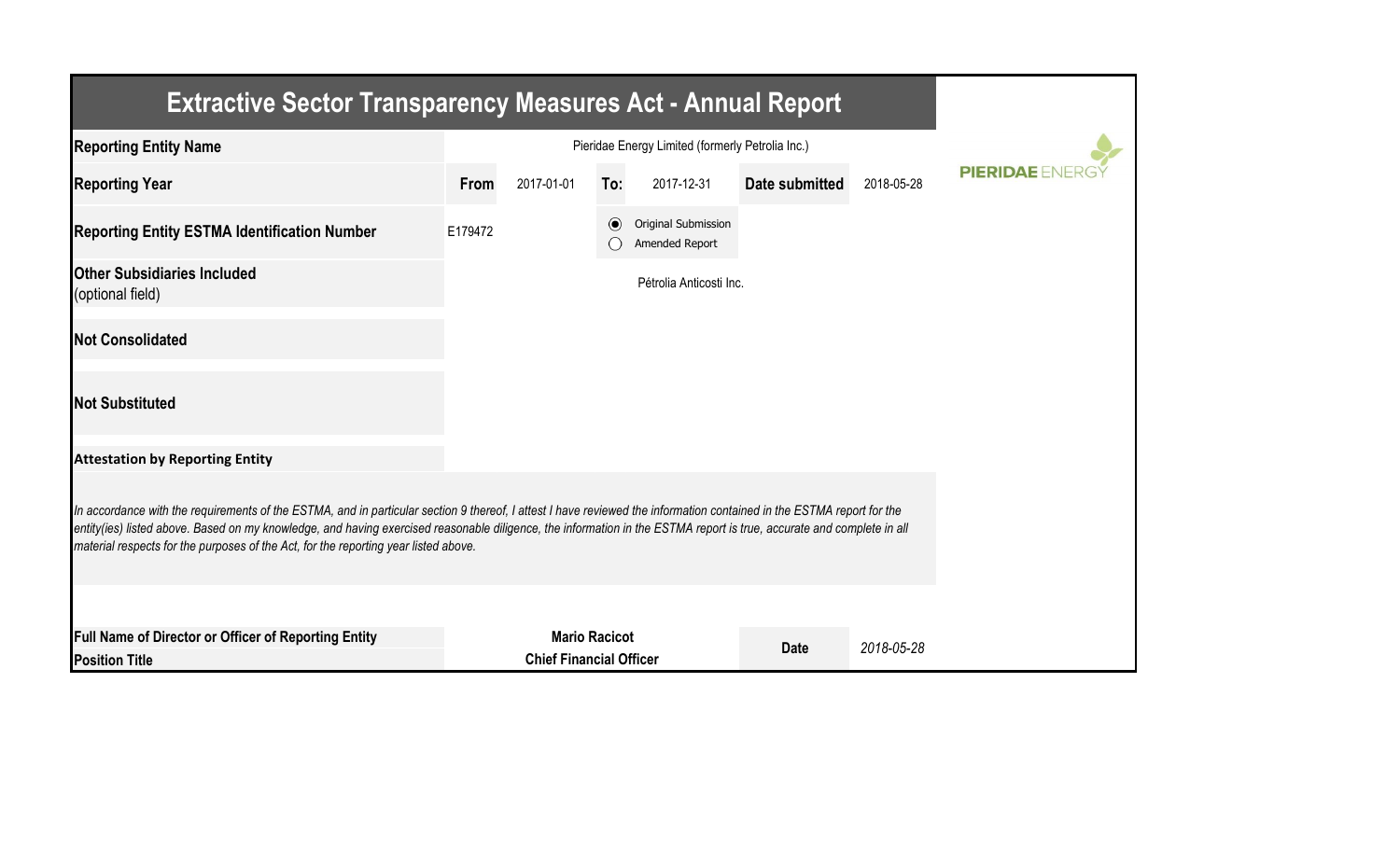| <b>Extractive Sector Transparency Measures Act - Annual Report</b>                                                                                                 |                                                                                                         |                                                                                 |              |                  |         |                                   |                |                  |                                               |                               |                     |  |  |  |
|--------------------------------------------------------------------------------------------------------------------------------------------------------------------|---------------------------------------------------------------------------------------------------------|---------------------------------------------------------------------------------|--------------|------------------|---------|-----------------------------------|----------------|------------------|-----------------------------------------------|-------------------------------|---------------------|--|--|--|
| <b>Reporting Year</b><br><b>Reporting Entity Name</b><br>Reporting Entity ESTMA<br>Identification Number<br><b>Subsidiary Reporting Entities (if</b><br>necessary) | To:<br>2017-12-31<br>From:<br>2017-01-01<br>Pieridae Energy Limited (formerly Petrolia Inc.)<br>E179472 |                                                                                 |              |                  |         | <b>Currency of the Report CAD</b> |                |                  |                                               |                               |                     |  |  |  |
| <b>Payments by Payee</b>                                                                                                                                           |                                                                                                         |                                                                                 |              |                  |         |                                   |                |                  |                                               |                               |                     |  |  |  |
| <b>Country</b>                                                                                                                                                     | Payee Name <sup>1</sup>                                                                                 | Departments, Agency, etc<br>within Payee that Received<br>Payments <sup>2</sup> | <b>Taxes</b> | <b>Royalties</b> | Fees    | <b>Production Entitlements</b>    | <b>Bonuses</b> | <b>Dividends</b> | Infrastructure<br><b>Improvement Payments</b> | Total Amount paid to<br>Payee | Notes <sup>34</sup> |  |  |  |
| Canada - Quebec                                                                                                                                                    | Ministre des Finance du<br>Québec                                                                       | Ministère de l'Énergie et des<br><b>Ressources Naturelles</b>                   |              |                  | 144,803 |                                   |                |                  |                                               | 144,803                       | Annuity and permits |  |  |  |
|                                                                                                                                                                    |                                                                                                         |                                                                                 |              |                  |         |                                   |                |                  |                                               |                               |                     |  |  |  |
|                                                                                                                                                                    |                                                                                                         |                                                                                 |              |                  |         |                                   |                |                  |                                               |                               |                     |  |  |  |
|                                                                                                                                                                    |                                                                                                         |                                                                                 |              |                  |         |                                   |                |                  |                                               |                               |                     |  |  |  |
|                                                                                                                                                                    |                                                                                                         |                                                                                 |              |                  |         |                                   |                |                  |                                               |                               |                     |  |  |  |
|                                                                                                                                                                    |                                                                                                         |                                                                                 |              |                  |         |                                   |                |                  |                                               |                               |                     |  |  |  |
|                                                                                                                                                                    |                                                                                                         |                                                                                 |              |                  |         |                                   |                |                  |                                               |                               |                     |  |  |  |
|                                                                                                                                                                    |                                                                                                         |                                                                                 |              |                  |         |                                   |                |                  |                                               |                               |                     |  |  |  |
|                                                                                                                                                                    |                                                                                                         |                                                                                 |              |                  |         |                                   |                |                  |                                               |                               |                     |  |  |  |
| <b>Additional Notes:</b>                                                                                                                                           |                                                                                                         |                                                                                 |              |                  |         |                                   |                |                  |                                               |                               |                     |  |  |  |